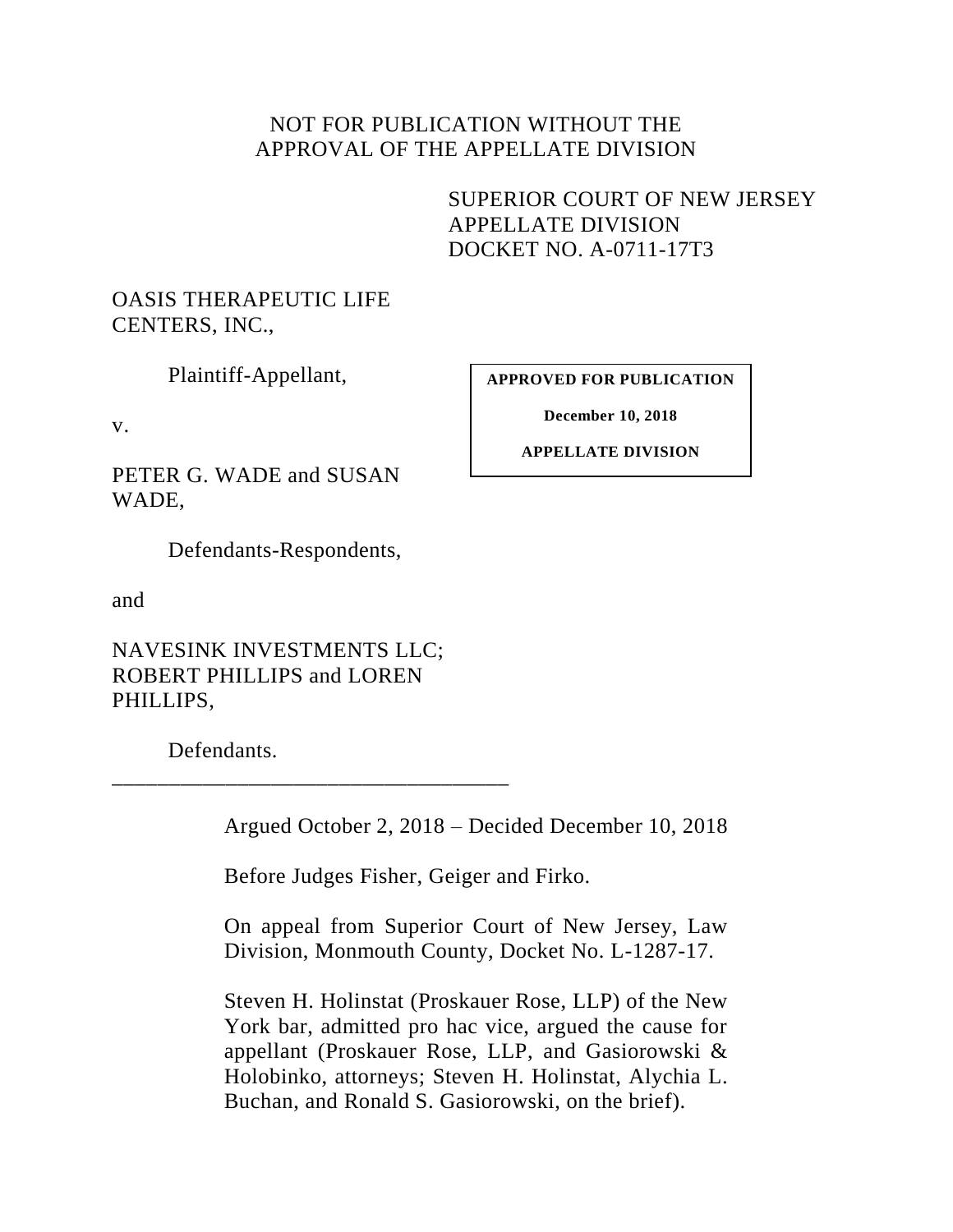Brian J. Chabarek argued the cause for respondents (Davison, Eastman, Munoz, Lederman & Paone, PA, attorneys; Brian J. Chabarek, of counsel and on the brief).

Leslie A. Koch argued the cause for amicus curiae New Jersey Defense Association (Methfessel & Werbel, attorneys; Leslie A. Koch, on the brief).

The opinion of the court was delivered by

FISHER, P.J.A.D.

Plaintiff's complaint alleged that defendants' interference with plaintiff's efforts to purchase property for use as a group home for autistic individuals violated the New Jersey Law Against Discrimination (LAD), N.J.S.A. 10:5-1 to -49. We conclude, as the LAD makes clear, that it is, in fact, unlawful to discriminate against a buyer because of the disability of a person intending to live on the premises, even if the buyer does not fit within the protected class, N.J.S.A. 10:5-4.1, and that it is, with a discriminatory intent, unlawful to interfere with another's transaction, N.J.S.A. 10:5-12(n). Plaintiff asserted actionable LAD claims and the motion judge erred in dismissing the complaint for failure to state a claim on which relief might be granted. R. 4:6-2(e). And we reject the judge's determination that defendants' alleged interference with plaintiff's attempt to secure a monetary grant from a nonprofit foundation to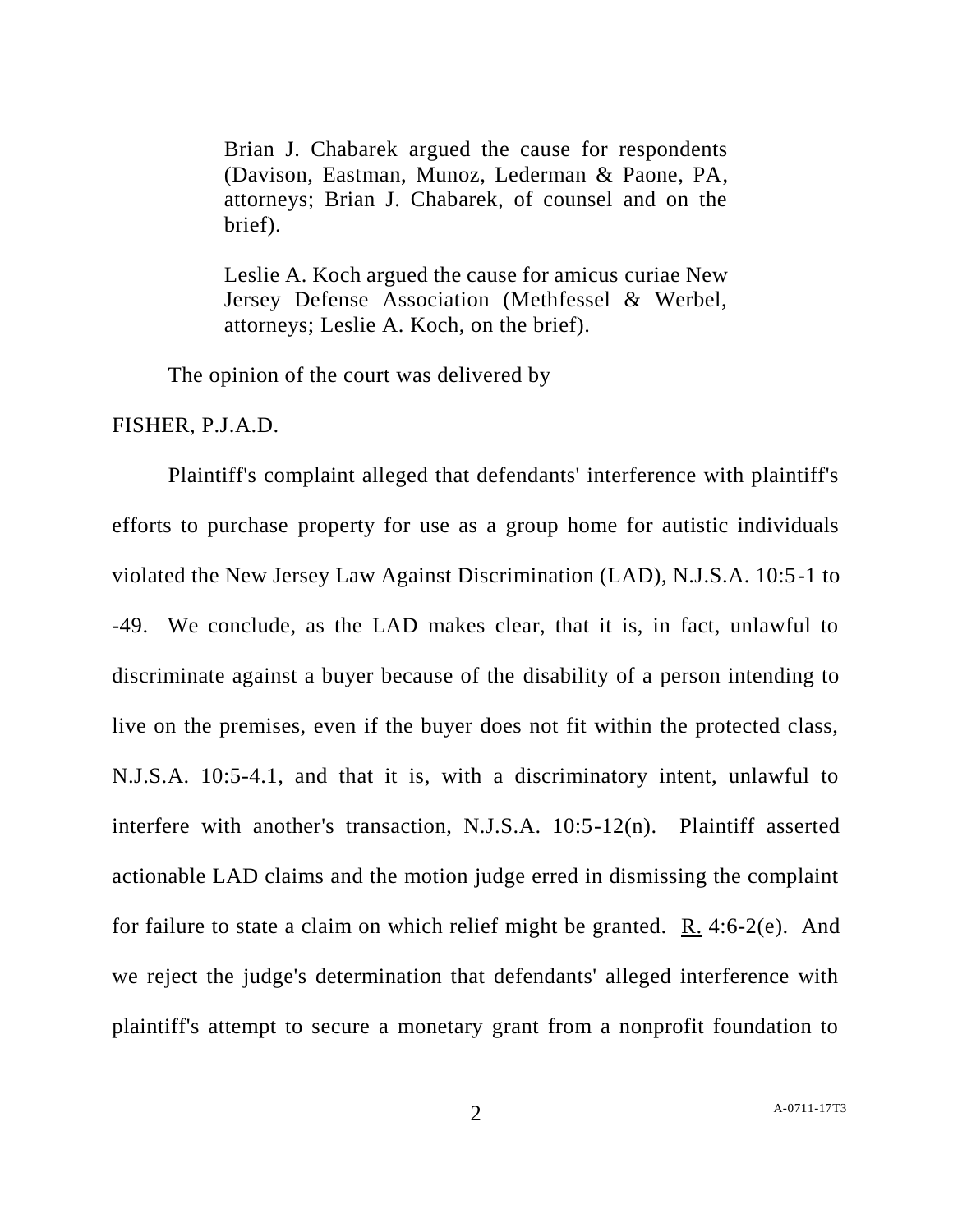assist with its purchase was protected by the Noerr-Pennington doctrine<sup>1</sup> because it was not shown the nonprofit foundation was a governmental or quasigovernmental body.

I

Joan Mai Cleary, a nurse and mother of an autistic child, possessed an interest in developing educational programs for the autistic.<sup>2</sup> In considering the difficult transition of autistic children from childhood into young adulthood, she and her husband, John Cleary, formed Ongoing Autistic Success in Society (Oasis), a nonprofit charitable organization, to create transitional residential adult independent learning (TRAIL) centers; these centers were intended as a transition program similar to the college experience and, for students who

 $\overline{a}$ 

<sup>&</sup>lt;sup>1</sup> The Noerr-Pennington doctrine – named for <u>E. R.R. President's Conference v.</u> Noerr Motor Freight, Inc., 365 U.S. 127, 136-38 (1961), and United Mine Workers of Am. v. Pennington, 381 U.S. 657, 669-70 (1965) – was crafted by the Supreme Court to immunize from suit the conduct of those who petition the government for redress or seek to influence governmental action.

<sup>&</sup>lt;sup>2</sup> The motion judge was required to assume the truth of the complaint's allegations and provide plaintiff with the benefit of all reasonable inferences. Printing Mart-Morristown v. Sharp Elecs. Corp., 116 N.J. 739, 746 (1989). He was required, as are we, to search the complaint "in depth and with liberality to determine whether a cause of action can be gleaned even from an obscure statement." Seidenberg v. Summit Bank, 348 N.J. Super. 243, 250 (App. Div. 2002). In adhering to this standard, the facts we discuss in this opinion are taken from the complaint and assumed to be true.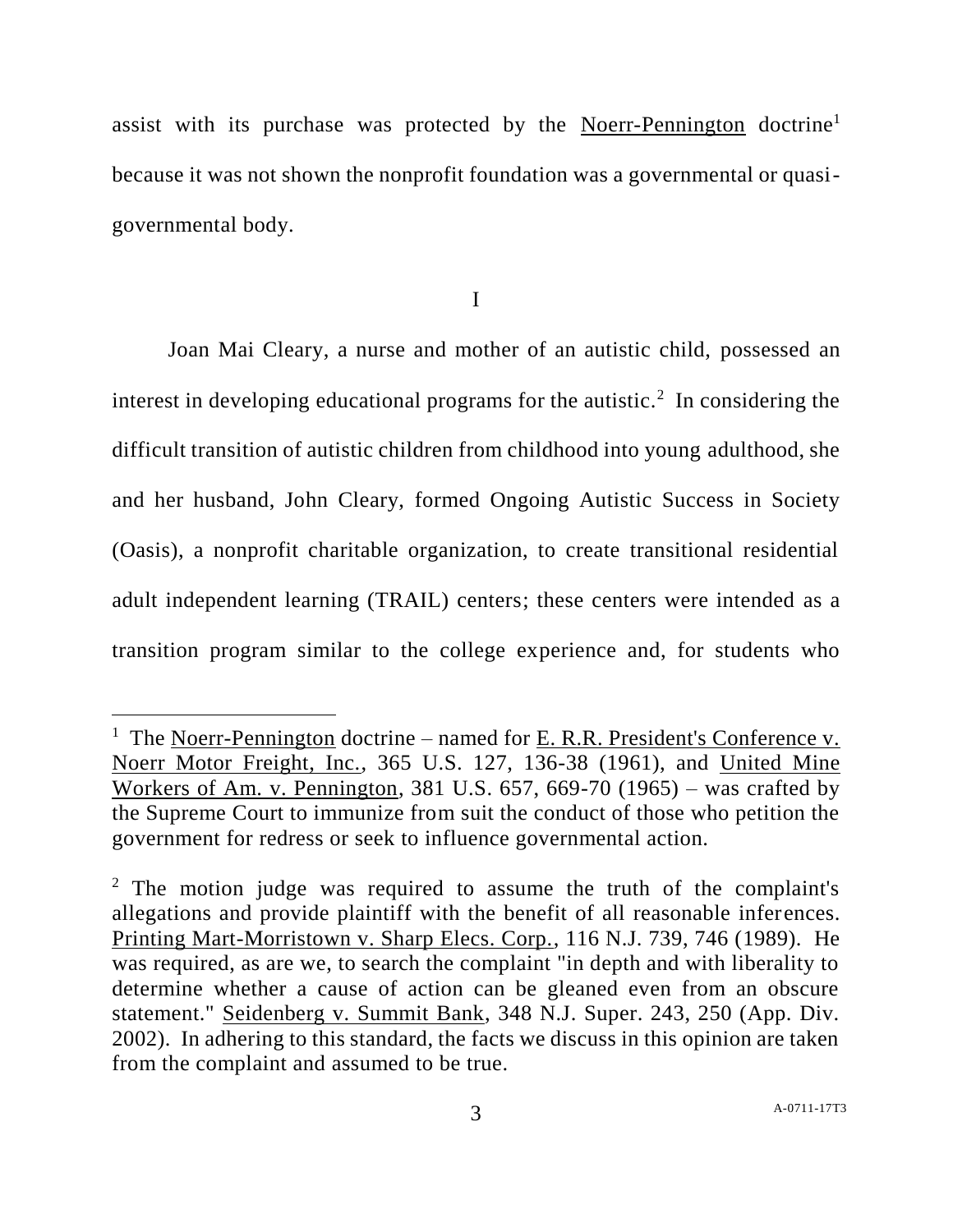successfully complete that program, to establish permanent farm centers where attendees could live and work into the future. The Clearys believed the peaceful and natural setting of a farm would provide a rewarding and therapeutic working and living environment for challenged individuals.

In establishing its first TRAIL center, Oasis purchased a twenty-six-acre Monmouth County estate. Given the program's success, Oasis sought a second site as a permanent place to live and work for those who "graduated" after four or five years at the first TRAIL center.

In February 2015, Oasis offered to buy from its owner a large residential property on Navesink River Road in Middletown for the purpose of establishing a new Oasis farm. Oasis offered \$2,200,000 contingent on a \$600,000 grant from the Monmouth Conservation Foundation  $(MCF)<sup>3</sup>$  A few months later, MCF's acquisitions committee approved a resolution for the \$600,000 grant subject to full board approval. Approval of the full MCF board, however, was delayed when one board member, who apparently lived near the property, expressed a concern about the Sandy Hook Elementary School shooting and a possible link between autism and that tragic event; as Oasis alleged in its

<sup>&</sup>lt;sup>3</sup> Oasis partnered with MCF and others when it purchased the first TRAIL center.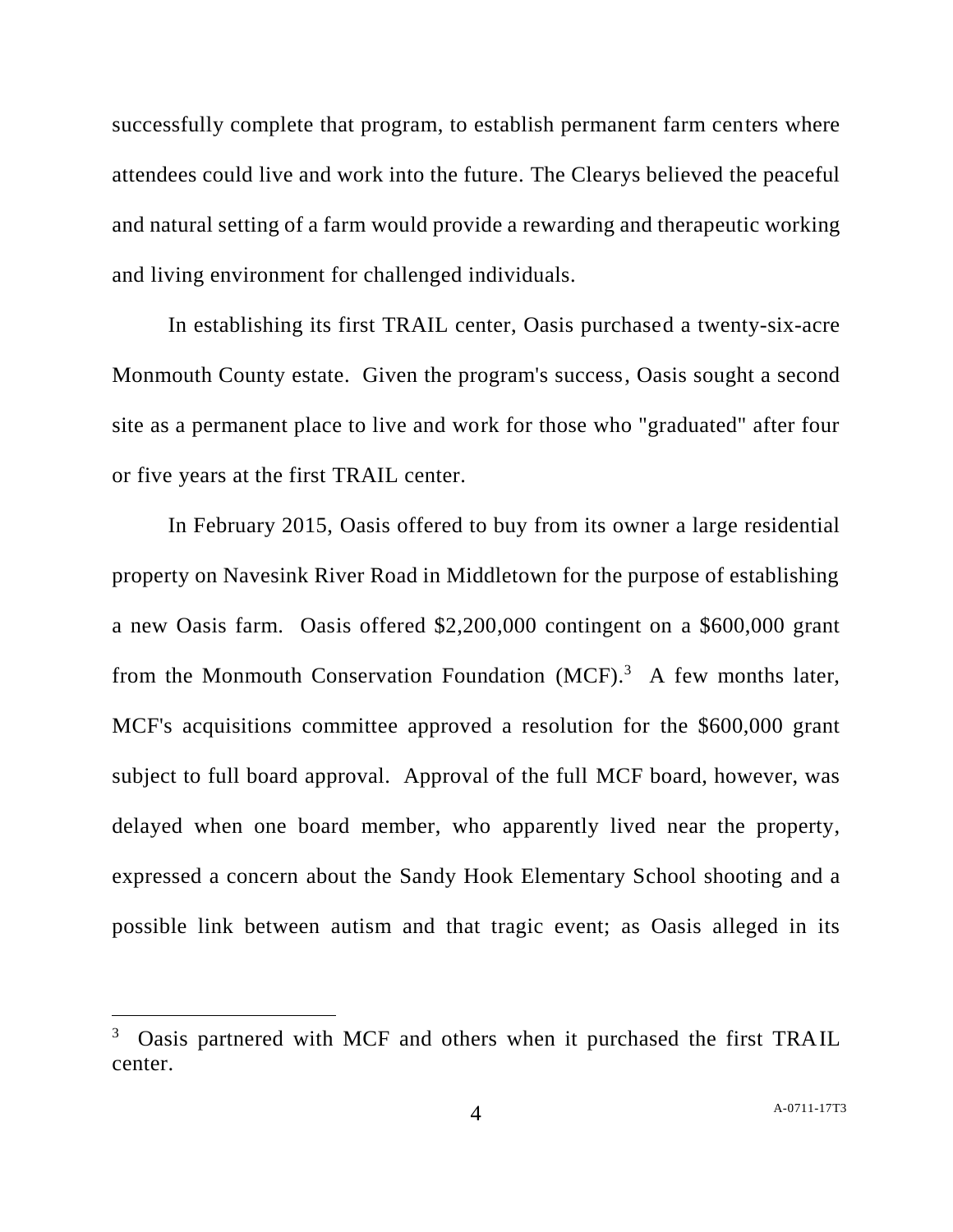complaint, this assertion was based on the misguided leap that "autistic individuals are inherently deranged murderers." This circumstance, according to Oasis, marked the beginning of the harassing and discriminatory conduct that followed.

Undeterred by this "unfounded fear," Oasis and the property owner contracted in April 2015; their agreement was contingent on the anticipated MCF grant. Before the next scheduled MCF vote, however, defendants Peter and Susan Wade (defendants) and others in the neighborhood began a door-todoor campaign, compiling signatures on a petition objecting to the anticipated MCF grant. Oasis claims this campaign provoked the MCF into denying the grant.

Defendants and other neighbors also cobbled together a sham offer to induce the property owner to back out of his commitment to sell to Oasis. Upon learning this, Oasis offered to drop the MCF contingency in its contract, but Oasis claims the neighborhood pressure was enough to cause the owner to terminate his relationship with Oasis. But defendants dragged out the contractual process and, on the eve of closing – having heard Oasis decided to look for property elsewhere – defendants and their comrades walked away from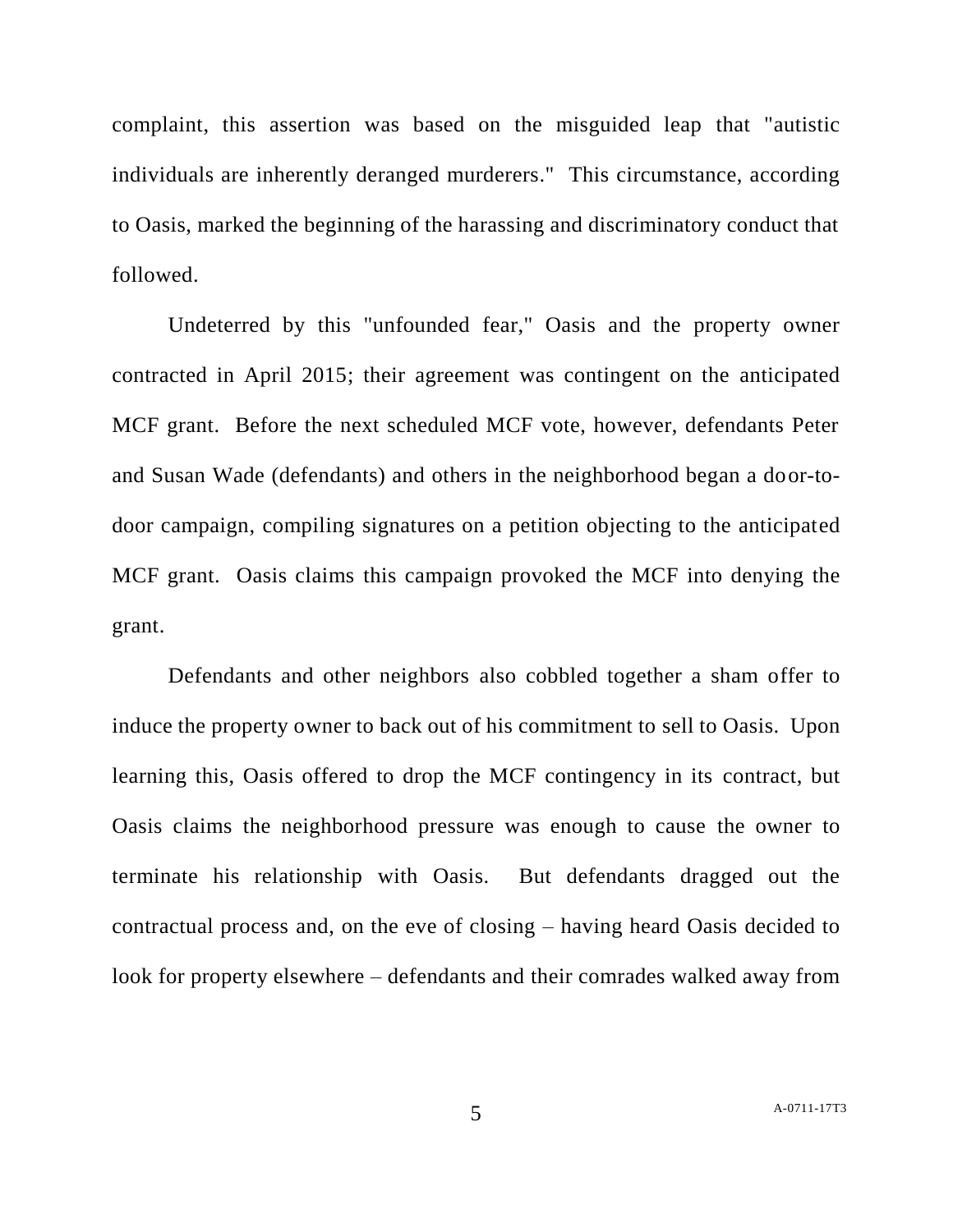the deal. In May or June 2015, the property owner again approached Oasis, and the deal – this time without the MCF contingency – was resurrected.

Anonymous individuals – who did not identify themselves – wrote to the property owner, reminding him that "[w]e have all been good neighbors" and "up until now you have been a good neighbor." "Why," they rhetorically asked, "would you do this to us?" And: "[h]ow can you live with yourself?" They claimed that what the property owner was "doing to us" was "hurtful" and the cause of "much anxiety."

These unidentified neighbors asserted that they were "still prepared to purchase the property" and "quickly." They urged the property owner to "PLEASE. PLEASE. PLEASE give us this opportunity." Within a few days of this anonymous letter, defendant Peter G. Wade (Wade) telephoned Mai Cleary, expressing regret about "the grievous error of withdrawing [his] offer" to purchase the property. He offered to make a \$250,000 contribution to Oasis in exchange for an assignment of Oasis's contract rights; Oasis rejected this "donation/bribe." Oasis also alleged that Wade offered to pay the seller \$250,000 to break his contract with Oasis. That offer was also rebuffed, and Oasis's transaction closed on July 2, 2015.

6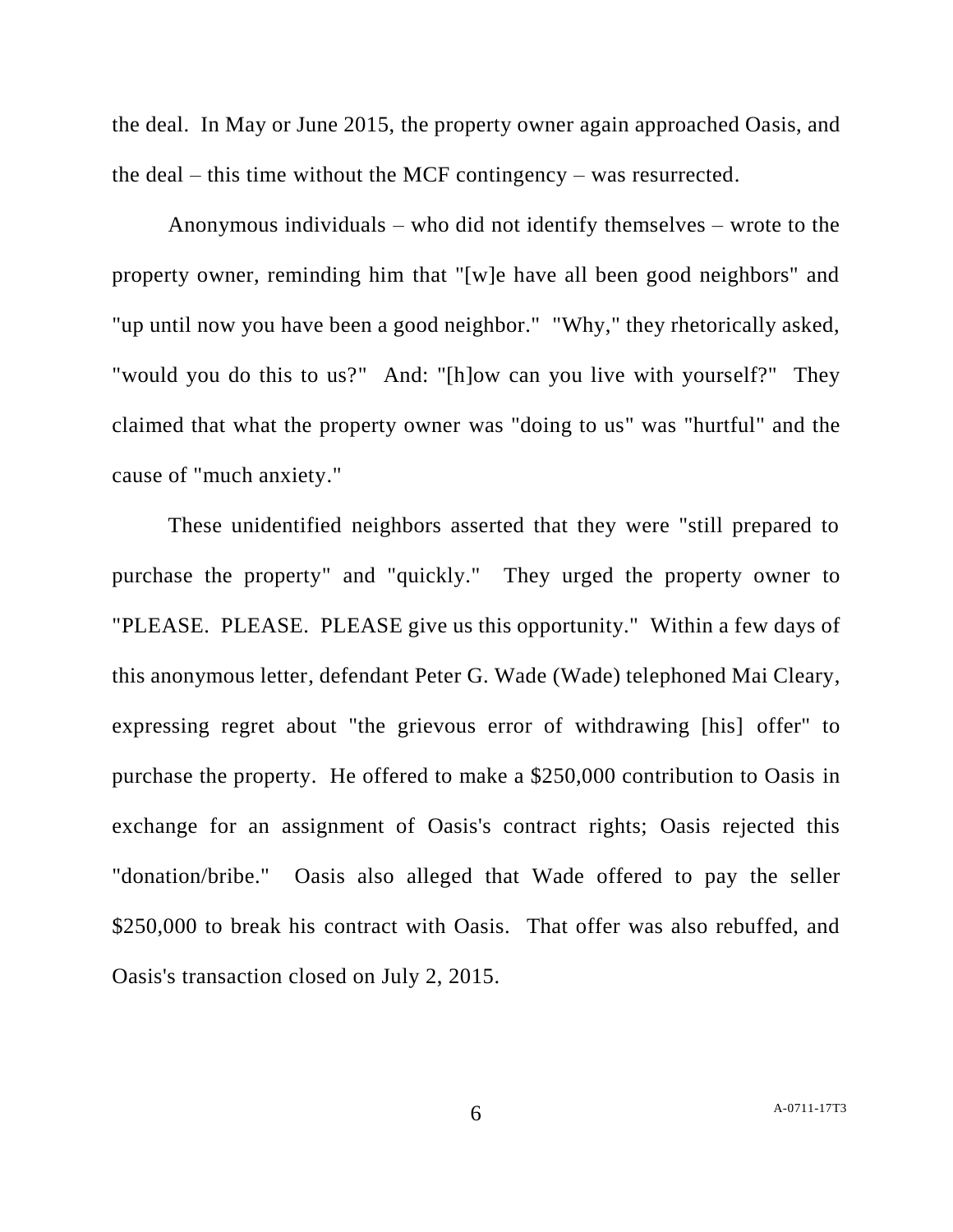The closing, according to the complaint, did not deter defendants' discriminatory conduct. In fact, days before the closing, Wade asked that Oasis discontinue its use of a shared driveway; Oasis declined but, "as a courtesy," said it would limit its use. Wade responded that he believed the prior owner had "already abandoned the easement" and that he would "proceed[] legally to have it [so] declared."

According to the complaint, defendants' actions devolved from churlish to destructive. In November 2015, Oasis residents woke to find and be alarmed by what is described in the complaint as "enormous, garish and frightening graffiti" that included depictions of snakes and fire covering "approximately 600-700 square feet on and at the [Oasis] driveway." Wade admitted "we did that."

The following month, defendants allowed to trespass onto Oasis's property their "very aggressive goat," which "head butt[ed]" Mai Cleary. They also allowed a horse to graze on Oasis's property, leaving piles of manure. Indeed, the complaint alleged defendants dumped "literally hundreds of pounds" of horse manure on Oasis's property.

That same month, defendants constructed a fence across the easement. When Oasis objected, defendants agreed to but never did remove the fence. Oasis also alleged that in April 2016, a neighborhood attorney attempted to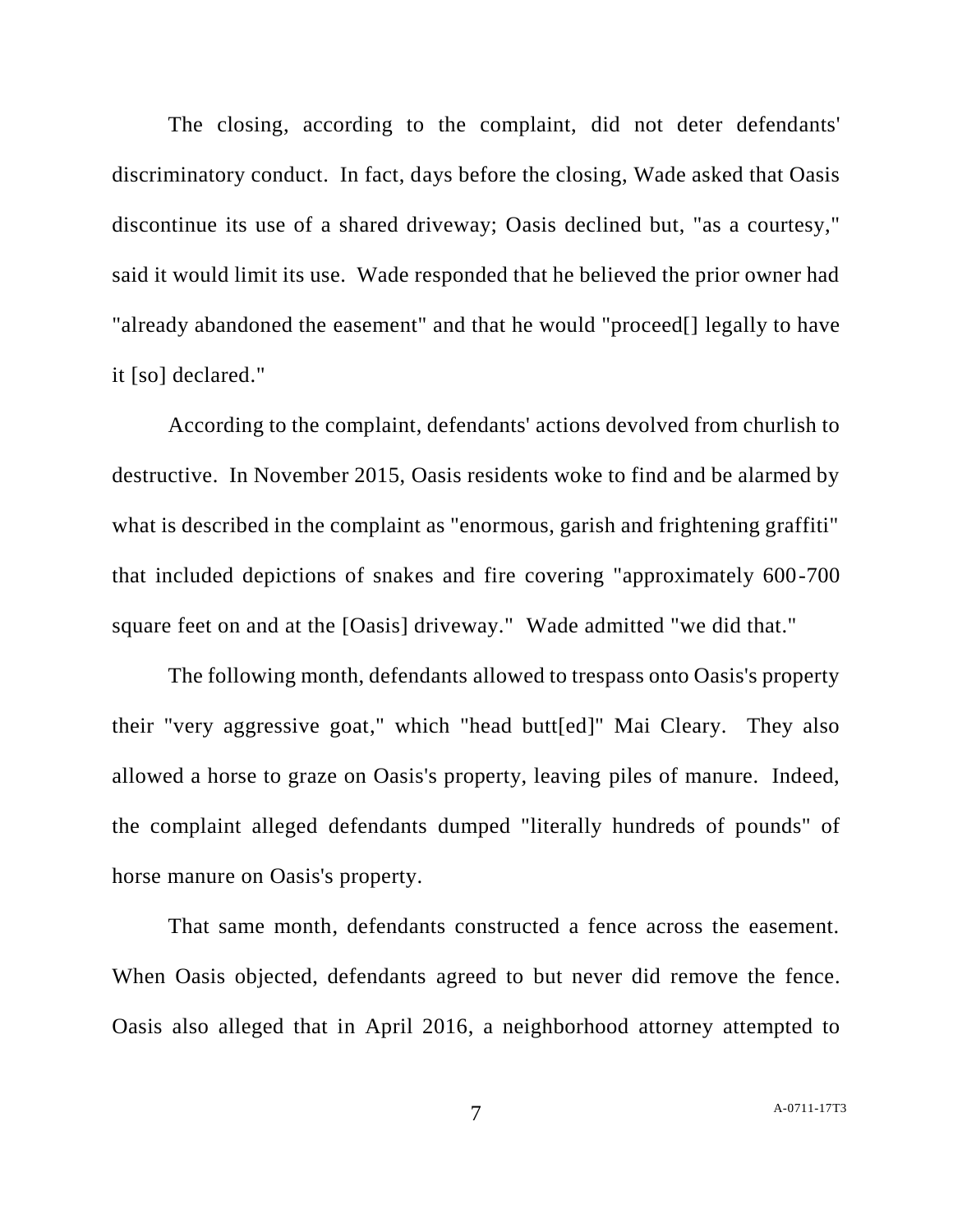convince the tax assessor that Oasis should be paying property taxes, falsely claiming autistic children did not live on the property.

II

In May 2016, the Wades commenced a quiet title action in the Chancery Division. Oasis answered the complaint and filed a counterclaim against the Wades. Oasis also filed a third-party complaint against others, in which Oasis alleges, among other things, interference with their easement and property rights and violations of the LAD.<sup>4</sup>

The Chancery judge severed Oasis's LAD claims and directed their refiling in the Law Division.<sup>5</sup> Oasis complied and filed in the Law Division a complaint against the Wades, Navesink Investment Co., Robert Phillips, and Loren Phillips. Oasis alleged the facts summarized in the first section of this opinion and demanded injunctive relief, as well as compensatory and punitive damages.

<sup>4</sup> Oasis alleged that, in February 2017, Wade or someone acting on his behalf dug up a large cement survey marker that served to delineate a boundary between the Oasis and Wade properties.

 $5$  The appellate record offers no insight into the status of the chancery portion of the parties' disputes. The parties agree its status or disposition has no bearing on the issues before us.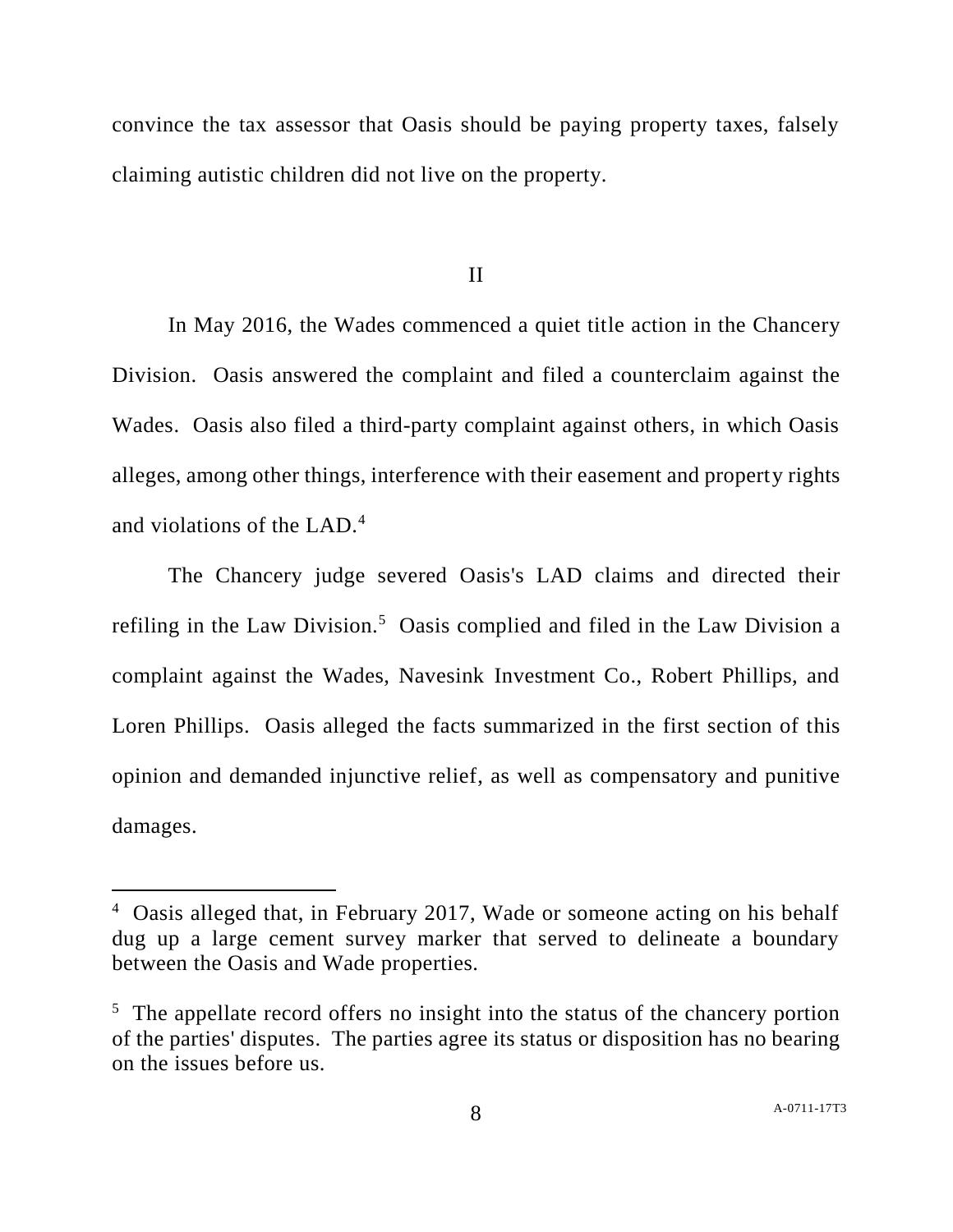Defendants quickly moved pursuant to Rule 4:6-2(e) to dismiss for failure to state a claim upon which relief might be granted, and Oasis cross-moved pursuant to Rule 4:9-1 for leave to file an amended complaint that would add claims of tortious interference with both contractual relations and prospective economic advantages (the tortious interference claims) and trespass. The amended complaint also sought to add three additional defendants: MCF board member Dan Crabbe, his wife Nancy Crabbe, who had expressed fear of another Sandy Hook massacre if Oasis joined the neighborhood, and Richard McOmber, Esq., who urged the tax assessor to pursue Oasis on a false claim that no autistic individuals were living on the property.

The motion judge granted defendants' motion. He also permitted the filing of an amended complaint but only as to the new trespass claim; the tortious interference claims were precluded. So limited, Oasis chose not to file the amended complaint and filed this appeal instead.

### III

In appealing the dismissal order, Oasis contends the motion judge erred: (a) by finding Oasis lacked standing to assert LAD claims; (b) by determining Oasis failed to plead a cognizable LAD claim; (c) by applying the Noerr-Pennington doctrine and First Amendment in immunizing defendants' conduct;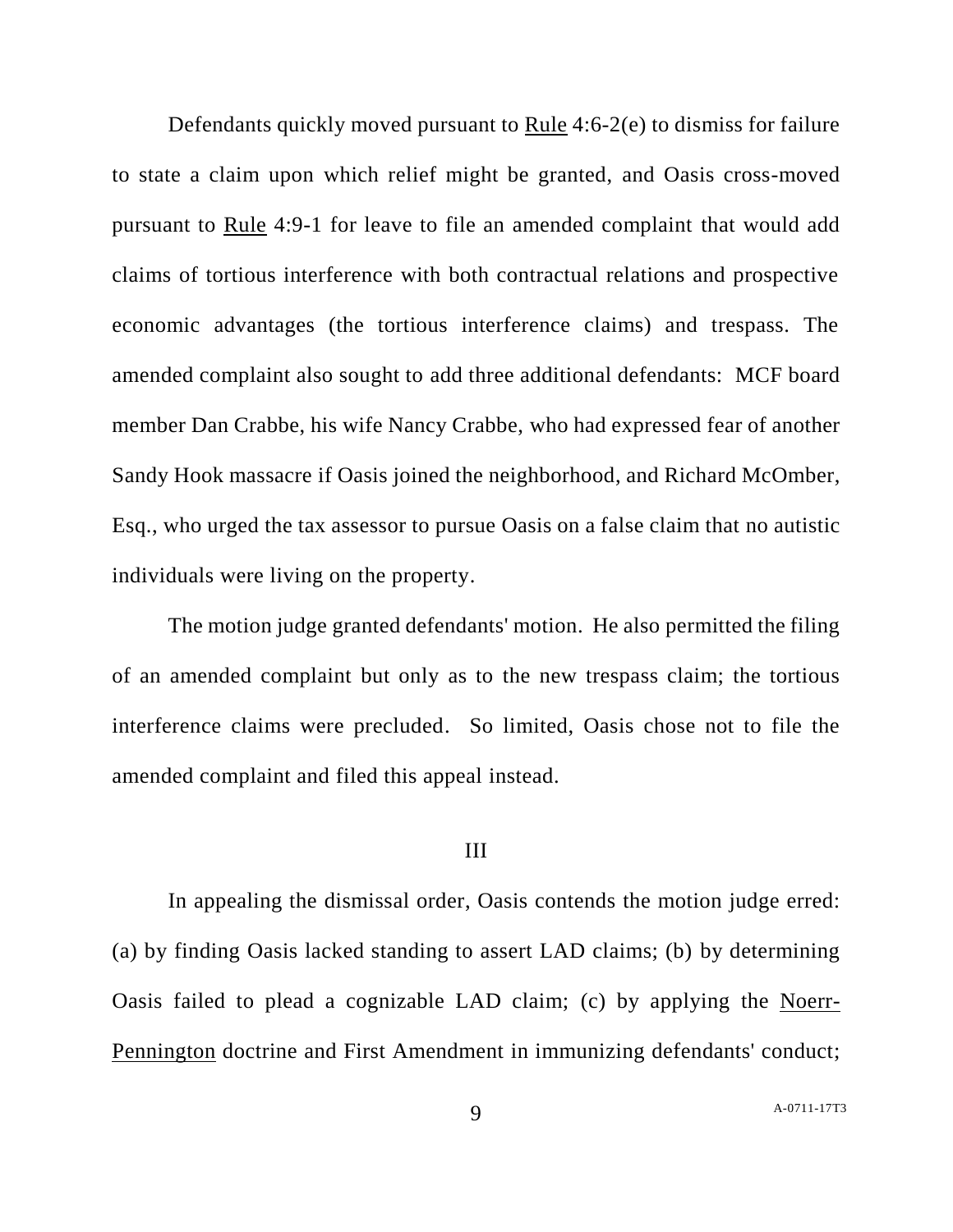and (d) by barring Oasis's proposed tortious interference claims. We largely agree with Oasis's arguments and reverse.

### A

The question of standing need not long detain us.

We initially consider and quickly reject any notion that because Oasis is a corporation or business entity – and not an individual – it is not a "person" within the meaning of the LAD. The motion judge didn't draw such a conclusion, but the point is discussed in the parties' submissions, so we briefly observe that for LAD purposes, a "person" may be more than just an individual. See N.J.S.A. 10:5-5(a) (absent "a different meaning clearly appear[ing] from the context," a "'person' includes one or more individuals, partnerships, associations, organizations, labor organizations, corporations, legal representatives, trustees, trustees in bankruptcy, receivers, and fiduciaries").

We also consider the more nuanced question of Oasis's entitlement to assert claims of discrimination on its own behalf or on behalf of those who benefit from its charitable works. We conclude there is no doubt that Oasis has standing to assert these claims in its own right. N.J.S.A. 10:5-13 declares that a claim may be pursued by "[a]ny person claiming to be aggrieved by an unlawful employment practice or an unlawful discrimination . . . ." Accepting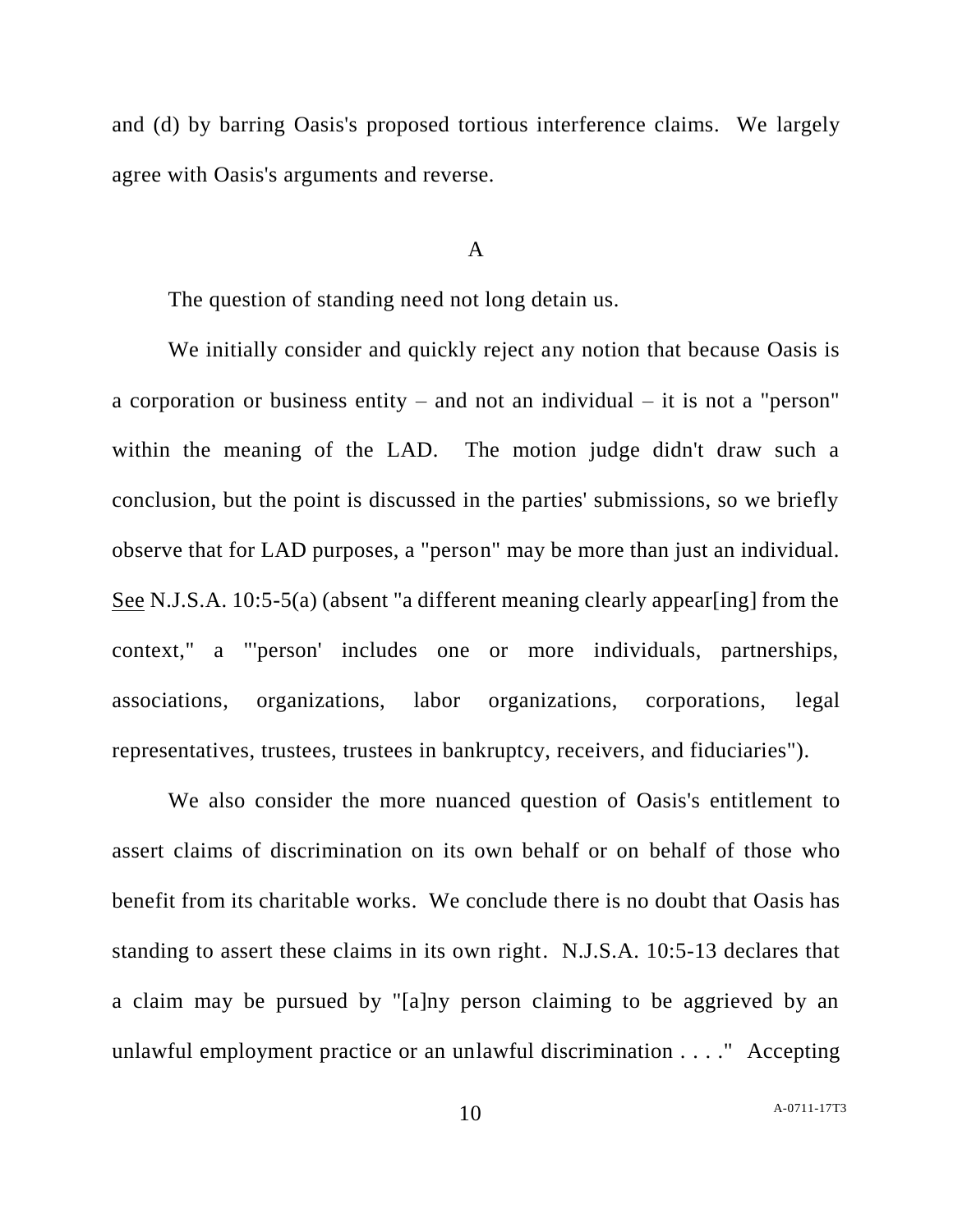as we must the allegations of the complaint, Oasis claims it has been damaged directly by – among other things – defendants' alleged attempts to interfere with Oasis's efforts to purchase the property, through the vandalizing of its property, in the efforts to interfere with its easement rights, and its loss of the MCF grant. This claim of economic damage allegedly resulting from defendants' alleged discriminatory conduct sufficiently meets the standing required by the LAD.

Beyond this alleged direct economic damage, we agree with the sentiments expressed in Kessler Inst. for Rehab. v. Essex Fells, 876 F. Supp. 641, 652 (D.N.J. 1995), that a party in Oasis's position may also incur "stigmatic and associational" damage in this way; viewing Oasis's allegations broadly, as we must, see n. 2, defendants' conduct may be viewed as interfering with Oasis's relationship to those who benefit from its existence and its good works. N.J.S.A. 10:5-13 authorizes the pursuit of a claim generated by the unlawful discrimination of others even when that discrimination was more directly geared toward or engaged against those with whom the plaintiff has a relationship. Thus, Oasis is entitled to seek relief based on the conduct directed toward it because of the benefits it provides to others in a protected class. That too is sufficient to confer standing on Oasis under the LAD.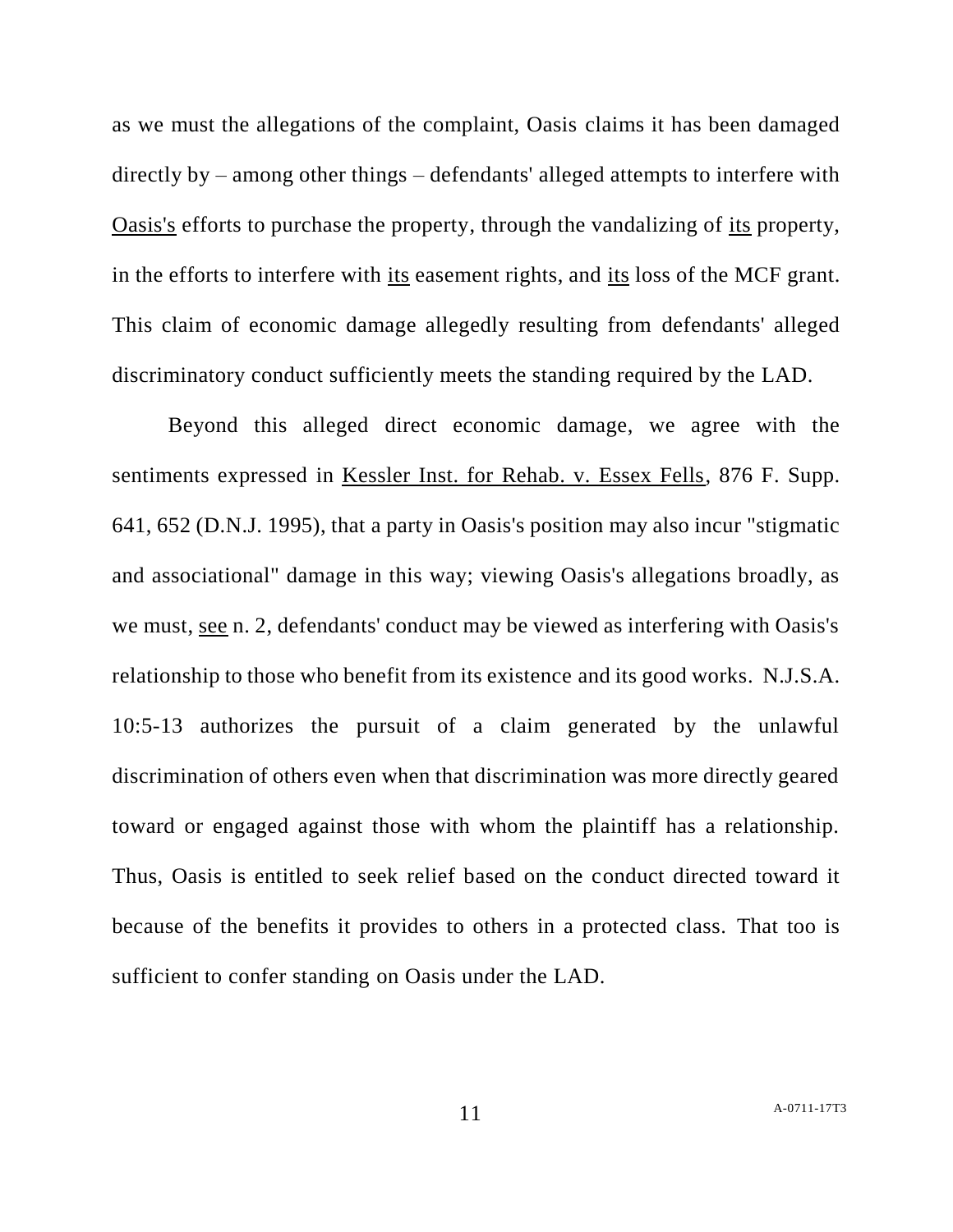B

We are also satisfied that Oasis has presented a viable LAD claim.<sup>6</sup>

The LAD's "overarching goal . . . is nothing less than the eradication 'of the cancer of discrimination.'" L.W. v. Toms River Reg'l Schs. Bd. of Educ., 189 N.J. 381, 399 (2007) (quoting Jackson v. Concord Co., 54 N.J. 113, 124 (1969)). "Freedom" from this cancer "is one of the fundamental principles of our society," Lehmann v. Toys 'R' Us, Inc., 132 N.J. 587, 600 (1993) – a principle of such importance that we have been directed to liberally construe the LAD's provisions, L.W., 189 N.J. at 400; accord N.J.S.A. 10:5-3 (declaring "this act shall be liberally construed in combination with other protections available under the laws of this State"), in pursuit of the LAD's goals.

With this in mind, we readily conclude that Oasis pleaded a maintainable LAD cause of action against these defendants as well as those Oasis sought to

<sup>6</sup> Oasis has argued that its claims fall within numerous LAD provisions. Because the action was dismissed for failure to state a claim, it is enough that we find at least one maintainable LAD cause of action in order to reverse and remand this action. So, we need not determine whether all Oasis's pleaded claims are viable. We leave the question of whether Oasis has pleaded or maintained any other LAD claims to be developed through discovery and other proceedings in the trial court.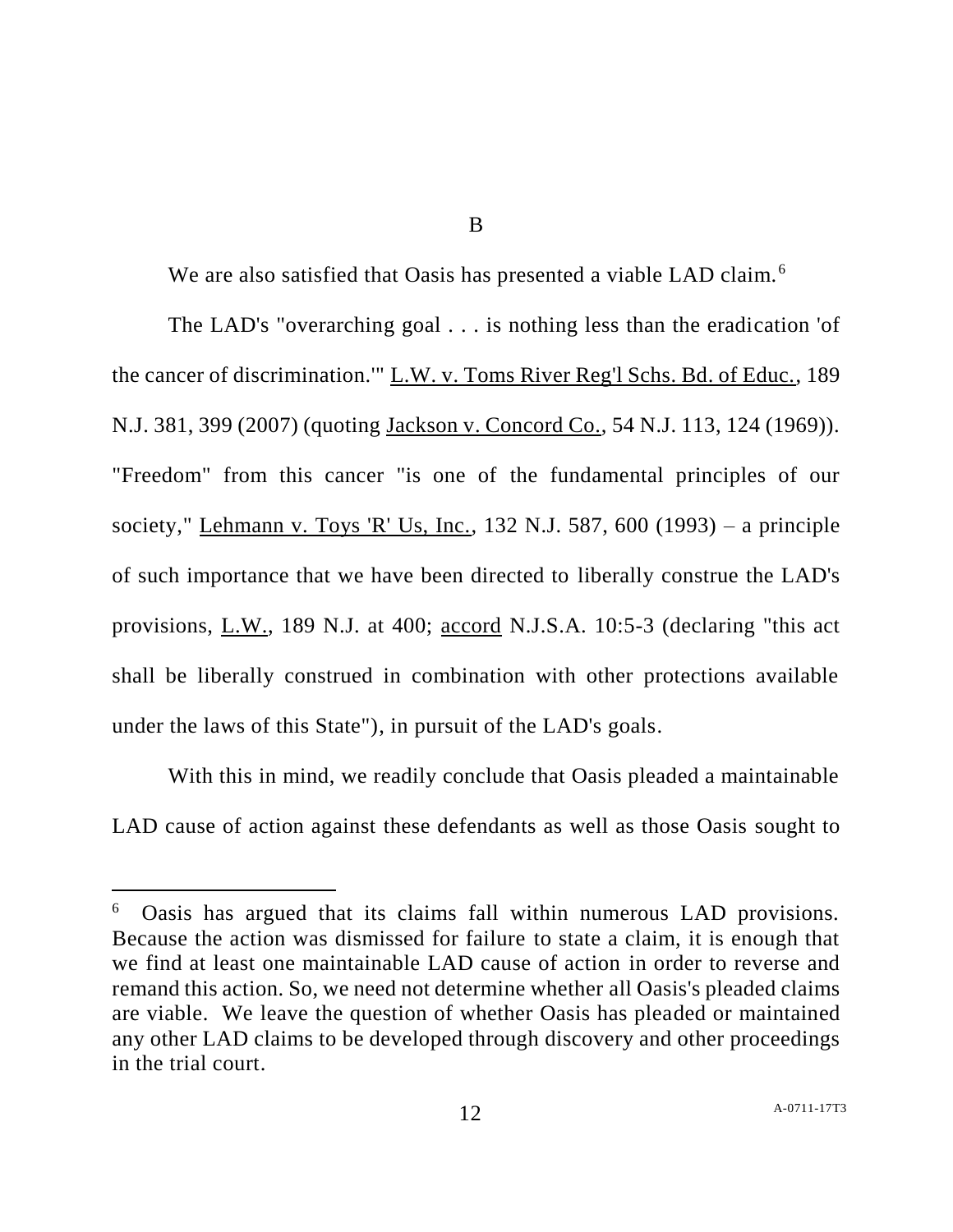join as defendants. N.J.S.A. 10:5-4.1 makes it unlawful "to discriminate against any buyer or renter because of the disability of a person residing in or intending to reside in a dwelling after it is sold, rented or made available or because of any person associated with the buyer or renter." That provision clearly does not mean that a seller or landlord must possess the discriminatory intent or that a buyer or renter is the person directly discriminated against. This provision's plain meaning supports what is alleged to have occurred here – that defendants targeted and tormented Oasis because Oasis was providing a residence for autistic individuals. N.J.S.A. 10:5-4.1 renders that conduct unlawful, and the judge erred in dismissing the action for this reason alone.

N.J.S.A. 10:5-12(l) also makes it unlawful for a person to refuse to transact with another because of a protected characteristic.<sup>7</sup> Applied here, this provision would render, for example, the former property owner from fulfilling its contractual obligation to Oasis for a discriminatory reason. No one argues or suggests the prior owner could or should be so accused. But, in arguing such

 $7$  This section prohibits "any person" from "refus[ing] to buy from, sell to, lease from or to, license, contract with, or trade with, provide goods, services or information to, or otherwise do business with any other person on the basis of . . . disability . . . of such other person or such other person's spouse, partners, members, stockholders, directors, officers, managers, superintendents, agents, employees, business associates, suppliers, or customers."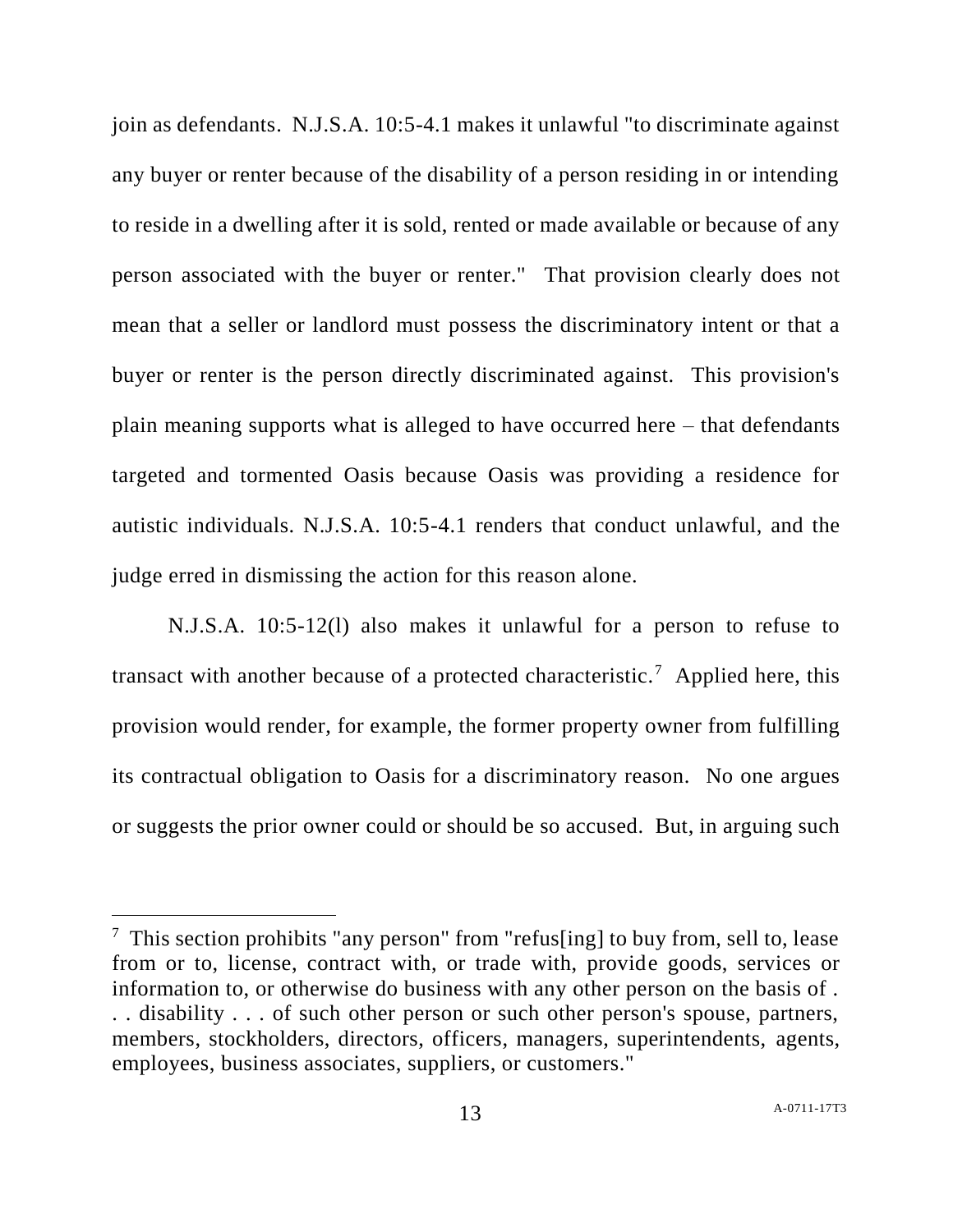a limitation in these provisions, defendants fail to recognize that the LAD also renders unlawful the conduct of those who, with discriminatory animus, would attempt to induce such a result. That is, while the prior owner here did not engage in discriminatory conduct, defendants are alleged to have acted or conspired to incite the owner to breach his contract with Oasis. Such conduct is forbidden by N.J.S.A. 10:5-12(n), which makes it unlawful "[f]or any person to aid, abet, incite, compel, coerce, or induce the doing of any act forbidden by [N.J.S.A.  $10:5-12(1)$ ] ... or to attempt, or to conspire to do so." So, while the prior owner's actions were not spurred on by any discriminatory actions on his part as prohibited by N.J.S.A. 10:5-12(l), defendants' actions were alleged to have induced or attempted to induce a discriminatory result by interfering with the prior owner's dealings with Oasis. The LAD prohibits this $8$  and provides a cause of action to redress defendants' alleged conduct.<sup>9</sup>

 $\overline{a}$ 

<sup>8</sup> To provide a simpler but apropos example, if a Caucasian (A) agreed to sell or negotiated to sell his property to an African-American (B) but A's Caucasian neighbors (C, D, and E) acted with a discriminatory intent to cause or attempt to cause A to breach his contract with or decline to sell to B, there is no doubt B would have an actionable claim against C, D and E under these provisions. This is essentially what is alleged to have occurred here; Oasis is just in a different protected class.

Defendants argue that N.J.S.A.  $10:5-12(n)$  does not apply in this setting because the specific types of prohibited conduct identified in its subsections (1)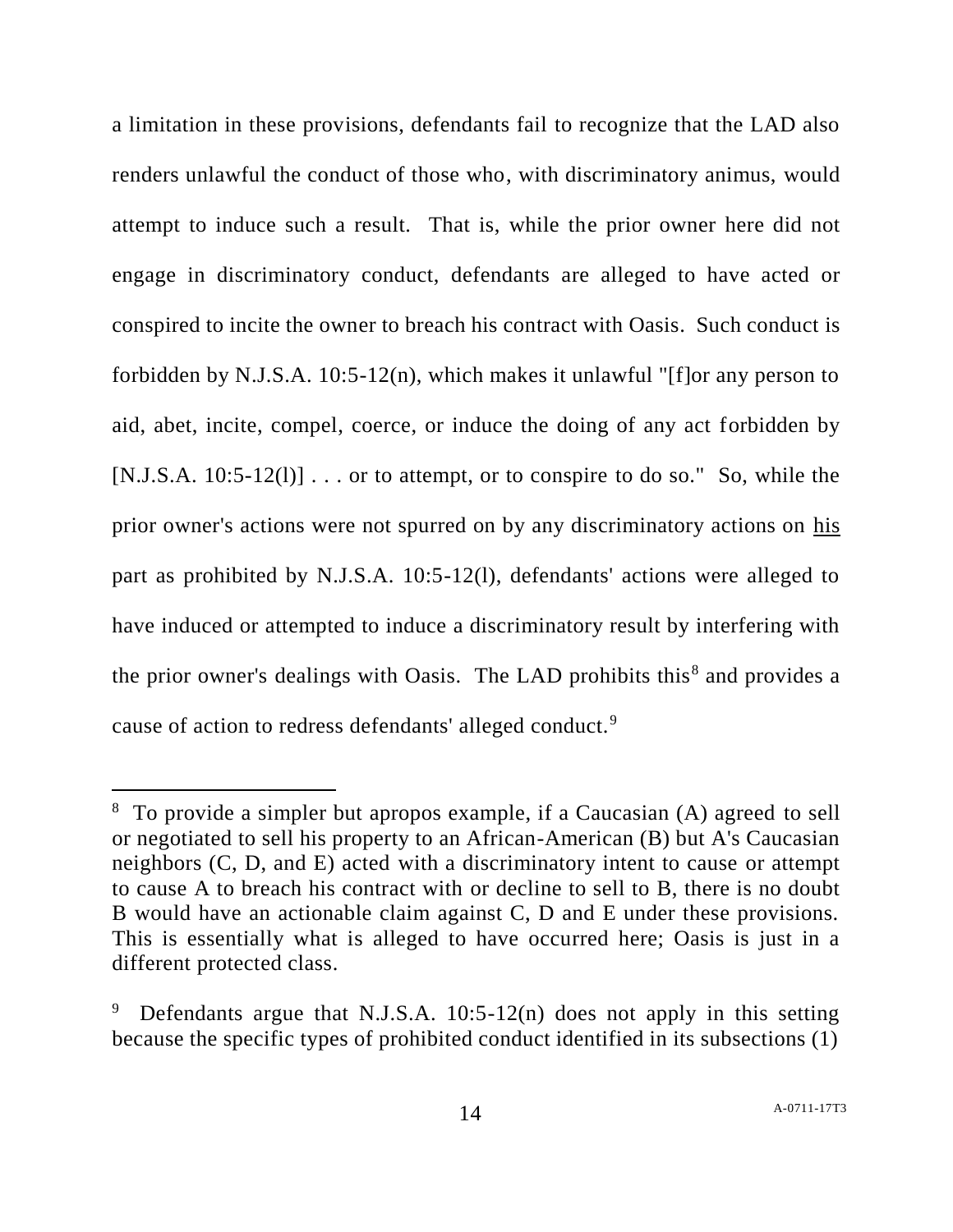Defendants argue, and the motion judge held, that defendants' efforts to thwart Oasis's attempts to secure a \$600,000 MCF grant were immunized by the

# Noerr-Pennington doctrine.<sup>10</sup>

l

The Noerr-Pennington doctrine, see n. 1, recognizes "the fundamental values that undergird a citizen's right to communicate on issues of public

and (2) suggest a commercial setting rather than a dispute among neighbors. We disagree. In describing the conduct prohibited by the aiding and abetting provisions of N.J.S.A. 10:5-12(n), the Legislature clearly stated that the conduct prohibited "shall include, but not be limited to" those two examples. The first prohibits "[b]uying from, selling to, leasing from or to, licensing, contracting with, trading with, providing goods, services, or information to, or otherwise doing business with any person because that person does, or agrees or attempts to do, any such act or any act prohibited by this subsection." N.J.S.A. 10:5-  $12(n)(1)$ . And the second bars "[b]oycotting, commercially blacklisting or refusing to buy from, sell to, lease from or to, license, contract with, provide goods, services or information to, or otherwise do business with any person because that person has not done or refuses to do any such act or any act prohibited by this subsection . . . ." N.J.S.A. 10:5-12(n)(2). In so crafting N.J.S.A. 10:5-12(n), the Legislature may have thought that the general language in subsection (n) might not be understood to encompass certain specific commercial conduct and intended to make clear its reach through the inclusion of subsections (1) and (2). But its included-but-not-limited-to language bespeaks an intent to provide other prohibitions, not just commercial prohibitions, such as the historically common discriminatory conduct mentioned in n. 7.

 $10$  It is important to recognize that the Noerr-Pennington doctrine, if applicable, would bar Oasis's claims only insofar as those claims are based on the loss of the grant, not otherwise.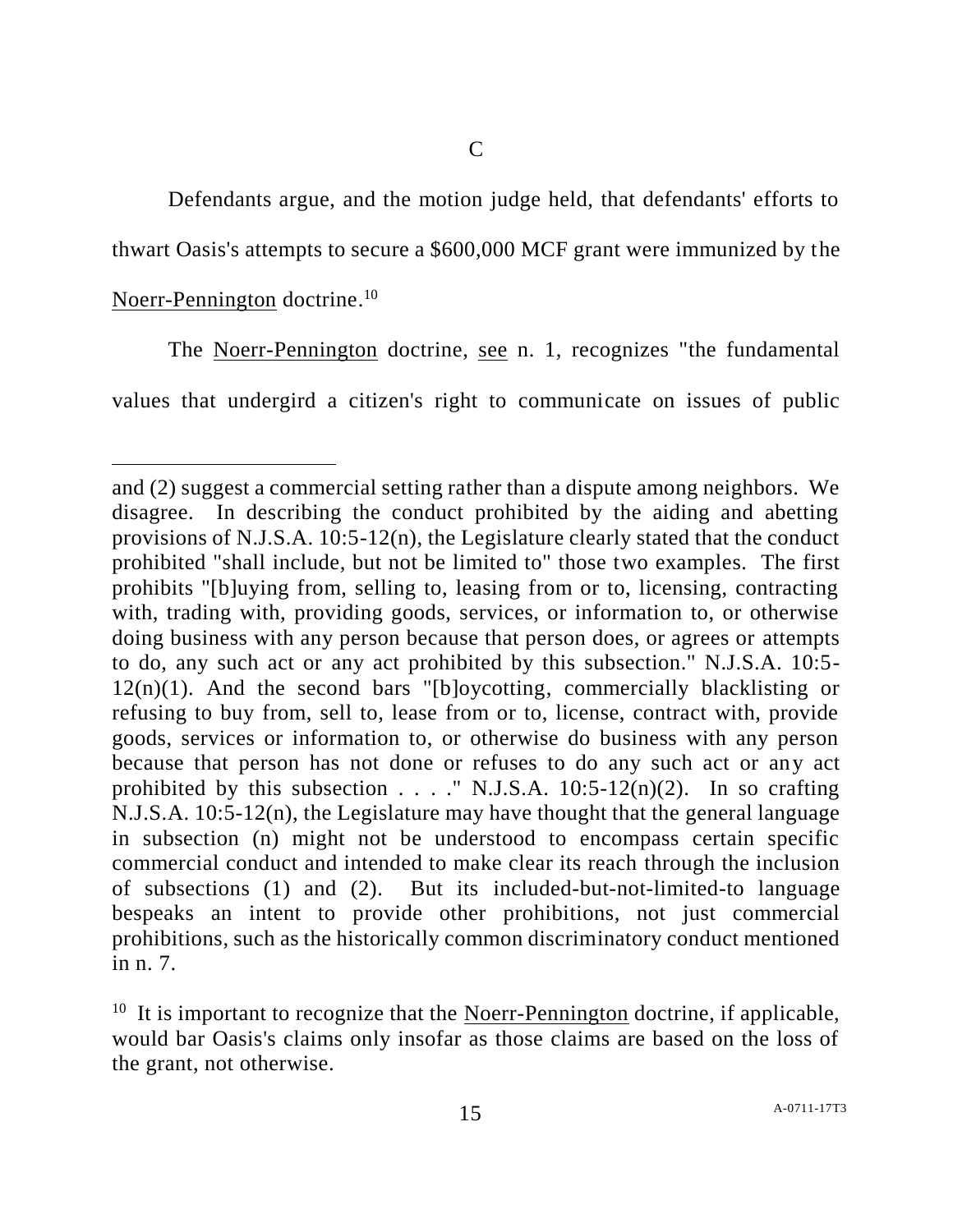import," Fraser v. Bovino, 317 N.J. Super. 23, 37 (App. Div. 1998), by immunizing such actors from suit. Courts recognize an exception to immunity when the conduct "is a mere sham to cover," for example, "'an attempt to interfere directly with the business relationships of a competitor.'" Prof'l Real Estate Inv'rs, Inc. v. Columbia Pictures Indus., Inc., 508 U.S. 49, 51 (1993) (quoting Noerr, 365 U.S. at 144). In considering whether conduct is a "mere sham," the conduct must be examined objectively and "without consideration of the actor's underlying motivation, no matter how improper it may be." Fraser, 317 N.J. Super. at 38. That is, the legality of an objectively reasonable petition directed toward obtaining governmental action is "not at all affected" if the actor's motivation was anticompetitive. In short, that "a private party's . . . motives are selfish is irrelevant." City of Columbia v. Omni Outdoor Advert., Inc., 499 U.S. 365, 380 (1991). The presumption of immunity, however, is lost when the suit or an application to a governmental body is "objectively baseless" in the sense that no reasonable litigant could realistically expect success on the merits" and when the intent is to further wrongful conduct "through the 'use [of] the governmental process – as opposed to the outcome of that process.'" Prof'l Real Estate Inv'rs, 508 U.S. at 60-61. See Allied Tube & Conduit Corp. v. Indian Head, Inc., 486 U.S. 492, 500 n.4 (1988) (holding that "private action that is not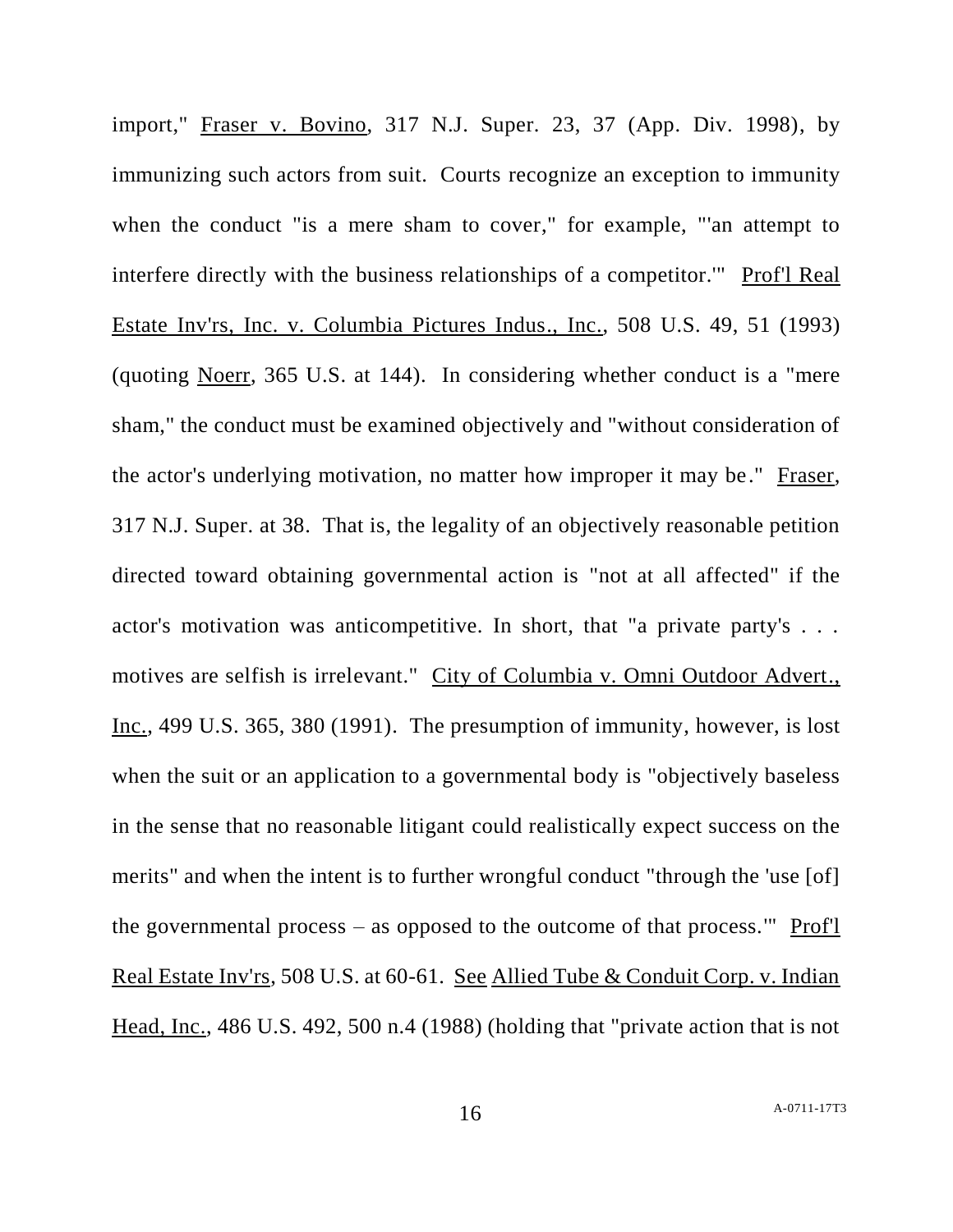genuinely aimed at procuring favorable government action is a mere sham that cannot be deemed a valid effort to influence government action"). Indeed, it has been recognized – but we need not presently decide – that so long as the private action is objectively reasonable it doesn't matter if the actor had racial or discriminatory motives. See Barnes Found. v. Twp. of Lower Merion, 927 F. Supp. 874, 876-77 (E.D.Pa. 1996).

The error in the application of the Noerr-Pennington doctrine here is that it has not been shown that defendants – in seeking to interfere with or kill the \$600,000 MCF grant – were petitioning the government. Instead, defendants acknowledge that MCF "is a nonprofit organization rather than a governmental entity" (emphasis added). At defendants' urging, the motion judge concluded that MCF must be a quasi-governmental entity because it was exercising abilities "similar to that of a governmental entity regulating land use." But there is no evidence to support this. The record reveals only that MCF is a nonprofit charitable entity organized under 26 U.S.C.  $\S$  501(c)(3); what governmental body is organized under that Act of Congress? And any claim that MCF was acting as a quasi-governmental agency could not be resolved on this record or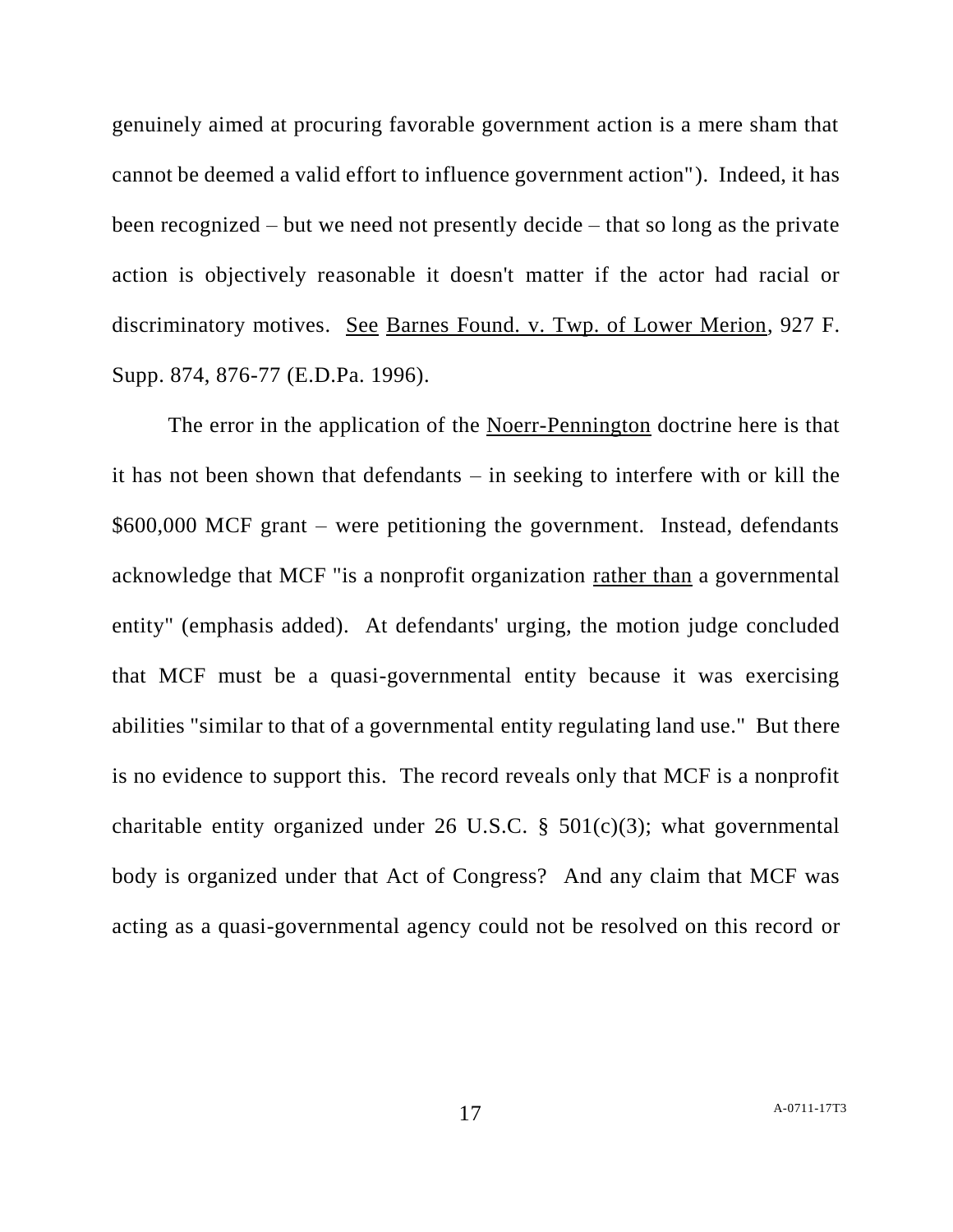at this stage,  $11$  when the judge was required to provide Oasis with all reasonable inferences. 12

We similarly reject defendants' argument that the First Amendment insulates them from Oasis's claims. Defendants were not free to violate the LAD simply because the means used to discriminate included speech. Presbytery of the Orthodox Presbyterian Church v. Florio, 902 F. Supp. 492, 521 (D.N.J. 1995). We agree with Oasis that "[w]hile [d]efendants are free to get up on their proverbial soapbox and make public their negative views about people afflicted

 $11$  According to its website, which is referred to in the appellate record, MCF is a 501(c)(3) nonprofit entity that was organized for the purpose of "preserving land and protecting the natural habitat" acting as a "facilitator and/or [sic] partner among public and private entities" and aiming to "preserve land by determining how a property will be best preserved and utilized so the public-atlarge benefits." Monmouth Conservation Foundation, [www.monmouthconservation.org/menu/](http://www.monmouthconservation.org/menu/) (last visited Dec. 3, 2018). MCF provides services to help "residents, landowners, and municipalities preserve the lands that are important to their communities," such as funding, easement monitoring, and negotiating land transaction for municipalities. Monmouth Conservation Foundation, [www.monmouthconservation.org/our-services/](http://www.monmouthconservation.org/our-services/) (last visited Dec. 3, 2018). Defendants have not shown how such activities ought to allow a court to view MCF as a quasi-governmental entity.

 $12$  The parties have not briefed and we, consequently, do not consider whether prospective defendant McOmber's alleged conduct in seeking to invoke the taxing authority of a governmental body fits within the Noerr-Pennington doctrine's parameters. Indeed, Oasis has not yet been given the opportunity of pursuing any claims against McOmber. Our consideration of that issue would, therefore, be premature.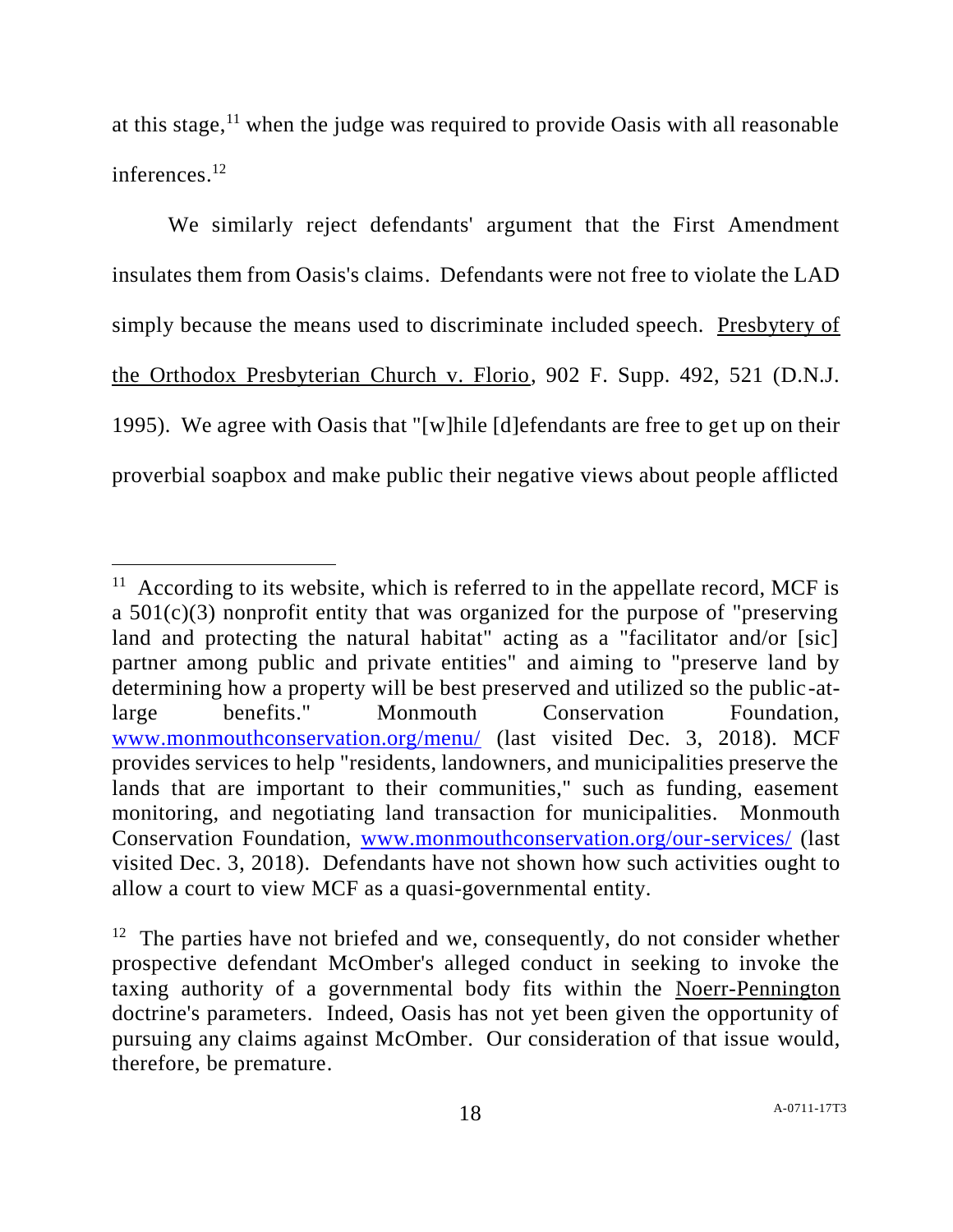with autism, such expression loses its First Amendment protection when it is used as [a] vehicle for discriminatory conduct that violates the LAD and the State's interest in eliminating discrimination."

#### D

Lastly, we consider the judge's denial of Oasis's motion to amend its complaint to include tortious interference claims. The facts we have already discussed sufficiently support these claims, and it requires no further burdening of this record or extensive citation to cases to demonstrate that. In fact, we view defendants' response to this part of the appeal as chiefly relying on the Noerr-Pennington and First Amendment arguments we have already rejected. It suffices to observe that Oasis alleged that defendants wrongfully interfered in its contract with the former owner or with the economic opportunity its negotiations presented, and sought to undermine those rights by successfully interdicting the \$600,000 grant. The elements of both tortious interference claims were contained in the proposed amended complaint that the judge would not permit be filed. See generally LaMorte Burns & Co. v. Walters, 167 N.J. 285, 305-06 (2001). Absent some other reason for withholding leave to file an amended complaint unsuggested by the record, the judge was obligated to grant the relief Oasis sought.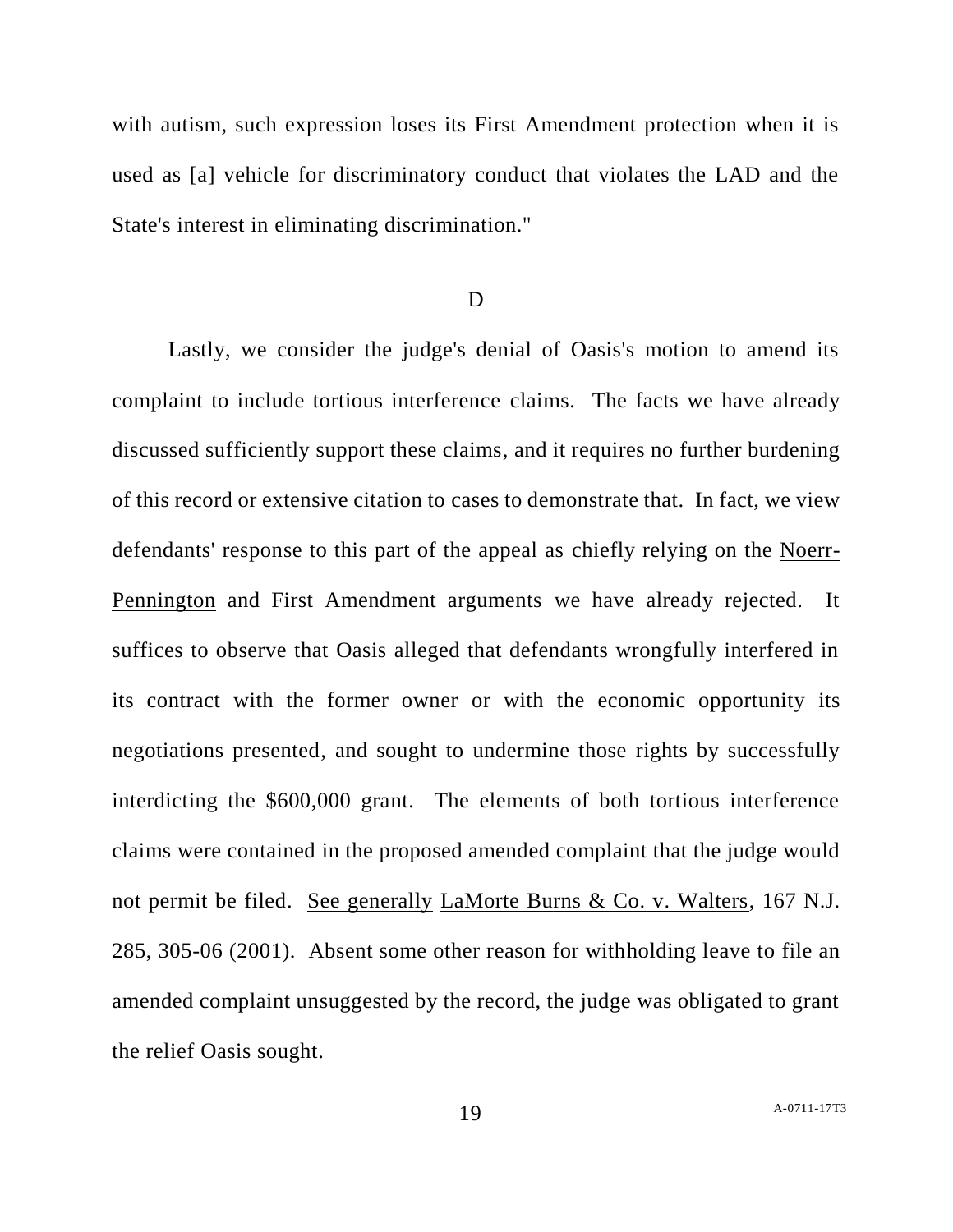In a convoluted argument, defendants contend the judge – despite his clear statements on the record and the content of the memorializing order – actually permitted Oasis to file an amended complaint that would include its tortious interference claims. We find this argument lacking in sufficient merit to warrant further discussion in a written opinion. R.  $2:11-3(e)(1)(E)$ . There is no doubt that the judge denied Oasis the opportunity to file an amended complaint including these tortious interference claims<sup>13</sup> and erred in doing so.

Defendants are correct, however, that the judge permitted Oasis to file an amended complaint that would include a trespass claim. Oasis chose not to do so and instead made the conscious decision to allow the consequence of its inaction to evolve into a final and appealable order. Oasis did not have the right to momentarily forego its new trespass claim in order to obtain appellate review of the other issues while retaining for itself the right, upon succeeding on appeal, to reinvigorate the abandoned claim. We agree with defendants that the trespass claim Oasis would have presented in the amended complaint was waived because, in this indirect way, Oasis clearly and unequivocally relinquished its

<sup>&</sup>lt;sup>13</sup> The judge actually provided no explanation for barring the tortious interference claims. We assume the judge mistakenly believed those claims were foreclosed as a result of the other rulings we have found to be erroneous. But he certainly did not mean to allow them to be included in the amended complaint permitted.